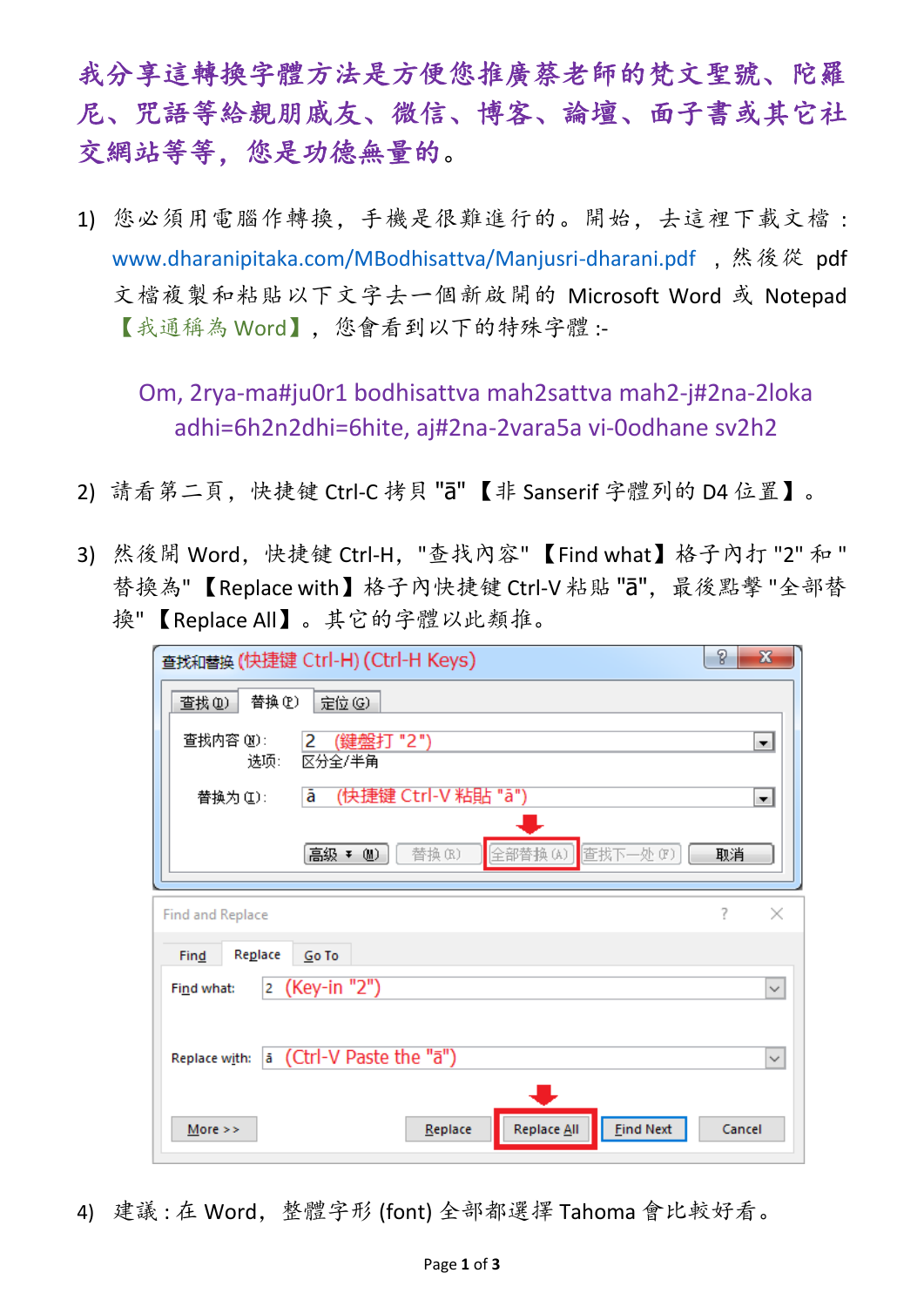## 鍵盤字體

## **Keyboard Font's Letters**

|                          | $\mathsf{A}$ | B                                | $\mathsf{C}$   | D                               | E | F                                | G                               | н                                 |  |  |  |  |  |  |
|--------------------------|--------------|----------------------------------|----------------|---------------------------------|---|----------------------------------|---------------------------------|-----------------------------------|--|--|--|--|--|--|
| $\mathbf{1}$             |              |                                  |                |                                 |   |                                  |                                 |                                   |  |  |  |  |  |  |
| $\overline{2}$           |              | <b>PDF's Sanserif</b><br>PDF文檔字體 |                | Non-Sanserif<br>非 Sanserif 字體   |   | <b>PDF's Sanserif</b><br>PDF文檔字體 |                                 | Non-Sanserif<br>非 Sanserif 字體     |  |  |  |  |  |  |
| 3                        |              | $\mathbf{H}$                     | Α              | $\overline{\mathsf{A}}$         |   | 5                                | ņ                               | <u>ท</u>                          |  |  |  |  |  |  |
| $\overline{\mathcal{A}}$ |              | $\overline{2}$                   | $\overline{a}$ | $\overline{\mathsf{a}}$         |   | $\{$                             | n                               | <u>n</u>                          |  |  |  |  |  |  |
| 5                        |              | $\overline{\mathbf{g}}$          | Ď              |                                 |   | $\overline{\varsigma}$           | Ŗ                               | <u>Ŗ</u>                          |  |  |  |  |  |  |
| 6                        |              | $\overline{7}$                   | ġ              | d                               |   | $\overline{4}$                   |                                 | ŗ                                 |  |  |  |  |  |  |
| $\overline{7}$           |              | $\mathbf{v}$                     | ḥ              | <u>h</u>                        |   | $\mathcal{E}$                    | $\bar{r}$                       | $rac{\overline{r}}{\overline{S}}$ |  |  |  |  |  |  |
| 8                        |              | $\geq$                           |                | Ī                               |   |                                  | $\overline{\acute{\mathsf{S}}}$ |                                   |  |  |  |  |  |  |
| 9                        |              | $\overline{1}$                   |                | ī                               |   | $\overline{0}$                   | $\acute{\textrm{s}}$            | $\overline{\mathsf{S}}$           |  |  |  |  |  |  |
| 10                       |              | $\ast$                           |                |                                 |   | $+$                              | Ş                               | $S_{\cdot}$                       |  |  |  |  |  |  |
| 11                       |              | $\overline{8}$                   |                |                                 |   | $=$                              | $\dot{S}$                       | <u>Ş</u>                          |  |  |  |  |  |  |
| 12                       |              | $\overline{3}$                   | m              | <u> ក្</u> នា                   |   | $\Lambda$                        | $\overline{\mathbb{I}}$         |                                   |  |  |  |  |  |  |
| 13                       |              | $\overline{\mathbf{v}}$          | Ñ              | $\overline{\tilde{\mathsf{N}}}$ |   | 6                                | ţ                               | t                                 |  |  |  |  |  |  |
| 14                       |              | #                                | ñ              | $\tilde{\mathsf{n}}$            |   | $\overline{\mathbf{C}}$          | Ū                               |                                   |  |  |  |  |  |  |
| 15                       |              | %                                | Ņ              | $\mathbf N$                     |   | 9                                | ū                               | ū                                 |  |  |  |  |  |  |

Non-Sanserif Fonts' Source Links 非 Sanserif 字體的來源鏈接

- 1) https://en.wiktionary.org/wiki/Appendix:Latin\_script
- 2) http://www.mvdmoosdijk.nl/Misc/Altcodes/Alt-codes\_for\_characters.htm